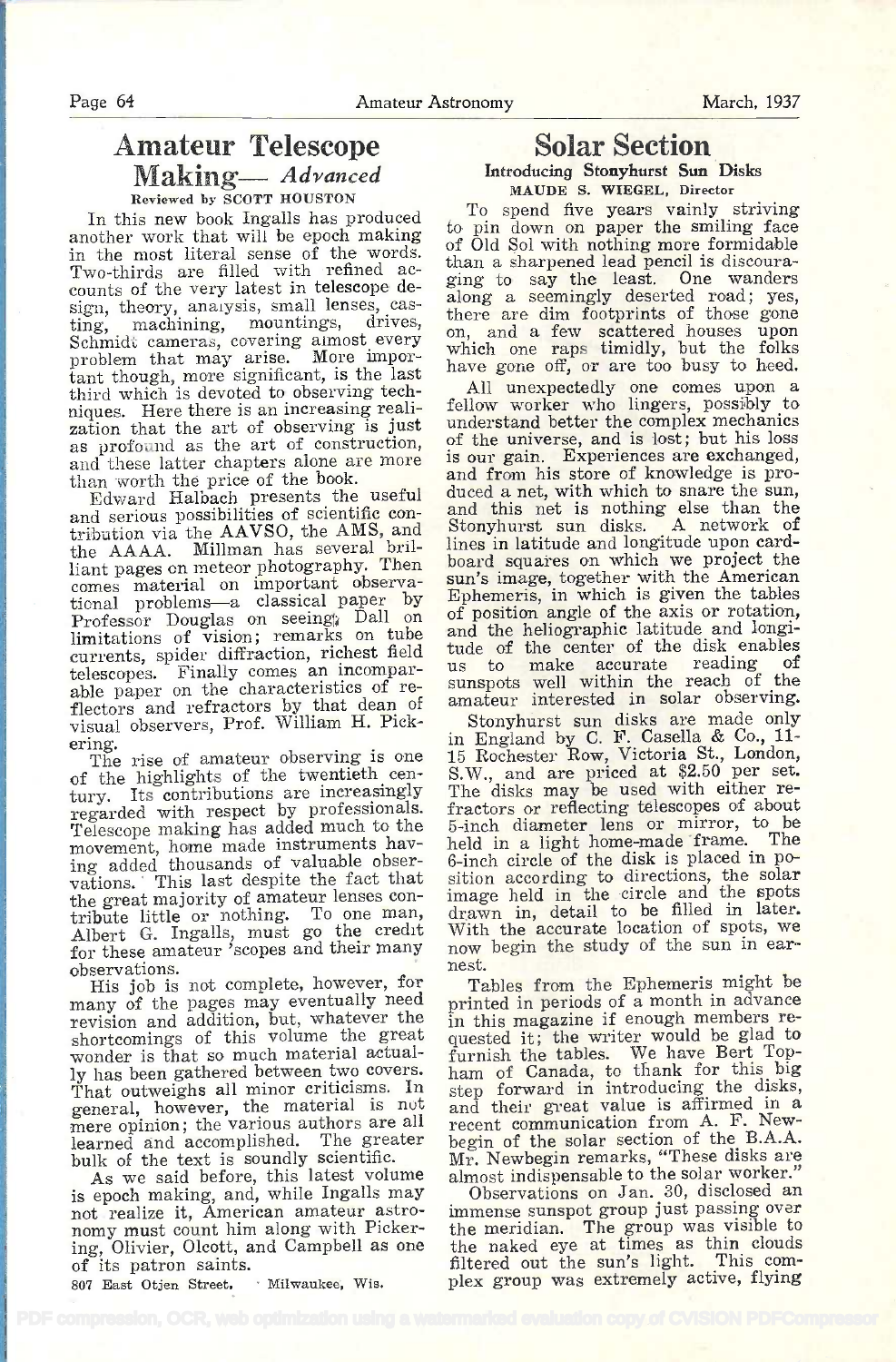# Variable Star Section

D. W. ROSEBRUGH, Director

| Name                     | Variables Seen | No. of Obs. |
|--------------------------|----------------|-------------|
| Louise Ballhaussen, N.Y. | 40             | 57          |
| Bouton, Fla.             | 71             | 129         |
| Brocchi, Seattle         | 17             | 24          |
| Fairbanks, Waterloo, Ia. | 11             | 14          |
| Hartmann, N.Y.           | 128            | 243         |
| Jones, N. H.             | 86             | 373         |
| McNabb, Acton, Ont.      |                |             |
| Rosebrugh, N. Y.         | 29             | 95          |
| Smith, Vineland, N. J.   |                |             |

Given below is the monthly summary of the variable star observations made by the members of the AAAA. We wish to thank these members for submitting their 'reports and ask that they continue this practice and that those who are not doing so commence reporting their observations for inclusion in this column.

Miss Bailhaussen says that this is her biggest month to date. It is indeed a showing to make us all look to our laurels.

The Rev. T. C. Bouton states that on Julian Day 558 (Jan. 24) he observed a rapid rise to maximum of the U Geminorum type variable star 060547 SS Aurigae. On 552 it was below 13.8, on 558 it was 11.0 and on 564 it was 13.8 Now it is below 14.0. Nice work Mr. Bouton!

Mr. Hartmann comments on the rapid rise of 115158 Z UMa from 8.8 on 537 to 7.3 on 566 and remarks that Nova Lacertae has fallen to 9.8 on 564.

Mr. Jones says that SS Cygni is still very irregular. His comments on the cloudy observing weather in the east echo our sentiments while from the west Mr. Brocchi frigidly remarks that his home shutters are frozen closed.

We welcome Neil McNabb, Acton, Ontario, a new member of the AAVSO, who is making his first report to AAAA this month. He says that o Ceti is waning rapidly.

Roy A. Seely has just moved to 16 Sutton Place, New York, where he hopes to unlimber his new 10-inch reflector shortly. Poughkeepsie. N. Y.

# AMS Meteor Notes WISCONSIN-NORTHERN ILLINOIS REGION

L. E. ARMFIELD

It is very gratifying to report that the members of the Wisconsin-Northern<br>Illinois region increased observing time from a total of 23,344 minutes in 1935 to a Illinois region increased observing time from a total of 23,344 minutes in 1935 to a total of 32,078 minutes in 1936. It is interesting also, to note that while this represents an increase of nearly 27% in observing time, the total number of meteors observed during the year 1936, including both recognized AMS shower meteors and those occuring during the O-H watches decreased from 2,818 in 1935 to 2,665 in 1936 or approximately 9.5%. The apparent reduction in the total number of meteors observed during 1936 is still more evident when consideration is given only to those occuring during the O-II periods of observation. Recognized AMS shower epochs are not included in O-H program. In 1935, 2,443 meteors were observed in the O-H program during .22,079 minutes of observing, while in <sup>1936</sup> only 1,709 meteors were witnessed in 24,739 minutes of observing time. In other words, the observing time increased approximately 10.75%, while the number of meteors seen decreased approximately 30.05%. As this is merely a preliminary analysis of only the results obtained by this region, it is not known as yet whether the periods of observing before and after midnight are comparable during the two years in question, whether such factors as time devoted to plotting the meteors or recording the times of occurrences; whether the average magnitude of the faintest star easily visible was greater or less in one year than in the other, as well as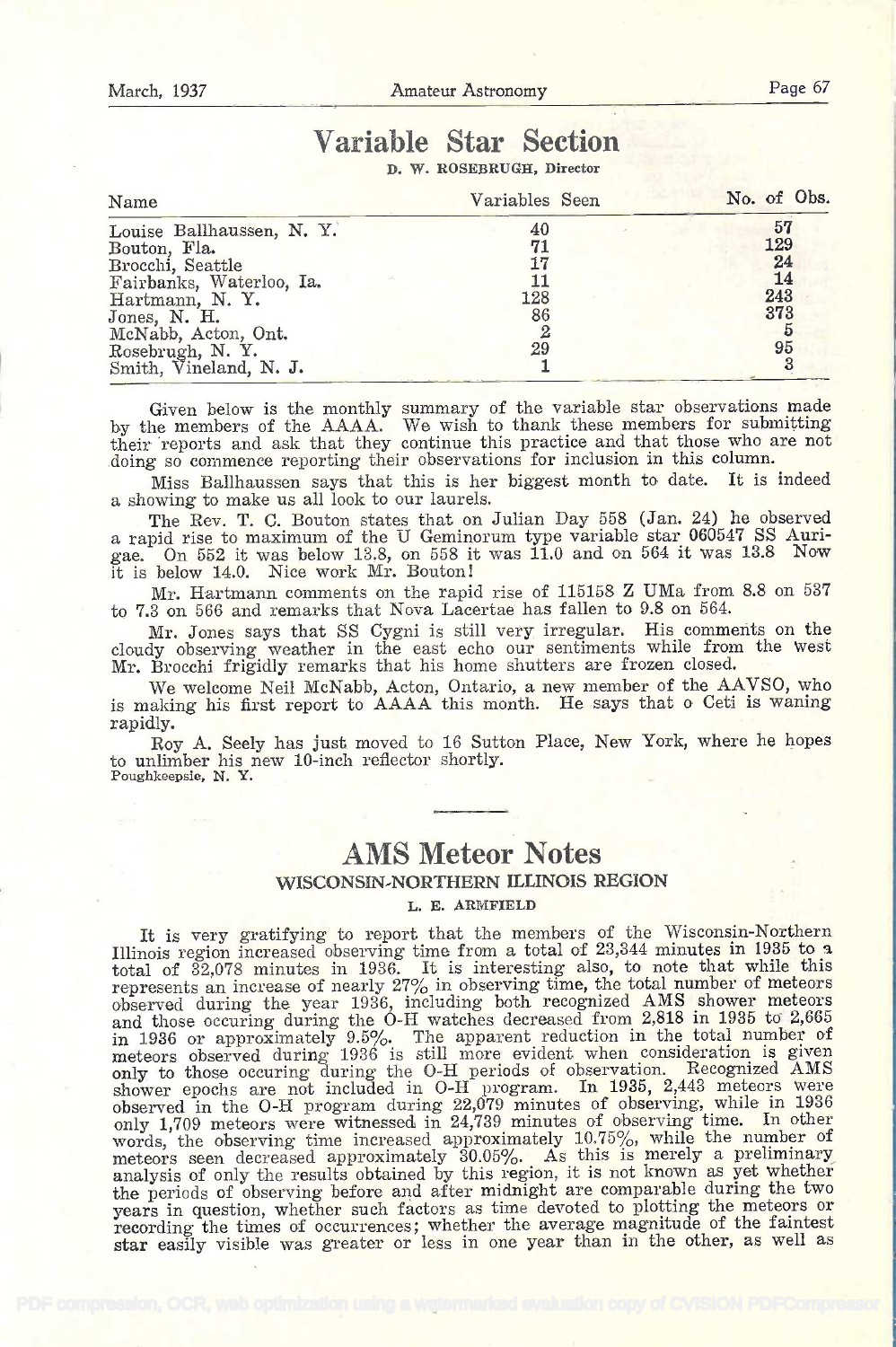261 32078 2665

other considerations, tend to reduce the number of meteors recorded during 1936 or, if the reduction is real. At any rate, the O-H program is truly an interesting project and the continuation of the program during the coming years seem to be well warranted. Your recorder for this region sincerely hopes that the members will continue their splendid contributions to the program with unabated vigor throughout the year.

Kenworth Kendall, Milwaukee, Wis., achieved first place honors in the number of minutes observed during 1936, having accumulated the large total of 10,342 minutes. Mary E. Trimmier, Chicago, III., is second with the fine total of 5,107 minutes. Miss Trimmer deserves special mention as every one of the 308 meteors which she observed in that time was neatly plotted on an AMS chart. Also, her neatly typed reports are a joy to behold. Richard Abrahams, Milwaukee, Wis., who exceeded the number of minutes which won him first honors in 1935, came third with the good total of 4500 minutes. Schmid, Keuziah and Diedrich of Milwaukee, and Joseph E. Boehm of Chicago, followed in the order given with 2,384, 1,930, 1,683 and 1,293 minutes respectively. These seven persons contributed approximately 35% of the total observations obtained in the region. The other members listed in the summary deserve much credit for their worthy contributions to the observing programs and the AMS extends its sincere appreciation to each and every contributor.

|              |                       | O-H Program      |                          |                |                                                  |                               | Shower Meteors |  |  |  |  |
|--------------|-----------------------|------------------|--------------------------|----------------|--------------------------------------------------|-------------------------------|----------------|--|--|--|--|
| Observer     | Residence<br>Location | No. of<br>Nights | Minutes                  | Meteors        | No. of                                           | <b>Nights Minutes Meteors</b> |                |  |  |  |  |
| Abrahams     | Milwaukee             | 35               | 4375                     | 335            | $\overline{2}$                                   | 125                           | 11             |  |  |  |  |
| <b>Boehm</b> | Chicago               | 5                | 842                      | 73             | $\overline{4}$                                   | 451                           | 74             |  |  |  |  |
| Cooke        | Milwaukee             | ----             | ----                     | $- - -$        | $\mathbf{1}$                                     | 70                            | $2*$           |  |  |  |  |
| Diedrich     | Milwaukee             | 17               | 1091                     | 73             | $\overline{5}$                                   | 592                           | 55             |  |  |  |  |
| Doolittle    | So. Norwalk           | 1                | 60                       | $\overline{4}$ | $- - - -$                                        |                               |                |  |  |  |  |
| Feinsilber   | Green Bay             | 1                | 90                       | 15             | $\mathbf{1}$                                     | 55                            | $\overline{4}$ |  |  |  |  |
| Gale         | Des Moines            | 4                | 244                      | 15             | ----                                             |                               |                |  |  |  |  |
| Halbach      | Milwaukee             | 1                | 60                       | 1              | $\overline{2}$                                   | 325                           | $32*$          |  |  |  |  |
| Kendall      | Milwaukee             | 36               | 8279                     | 690            | 10                                               | 2063                          | 254            |  |  |  |  |
| Ketarkus     | Racine                | $\overline{5}$   | 409                      | 15             | ----                                             | ----                          |                |  |  |  |  |
| Keuziah      | Milwaukee             | 20               | 1563                     | 115            | $\overline{4}$                                   | 367                           | 68             |  |  |  |  |
| Klezjewski   | Chicago               | ----             | ----                     | ----           | 1                                                | 58                            | 17             |  |  |  |  |
| Knott        | Milwaukee             | 4                | 240                      | 23             |                                                  | 120                           | 25             |  |  |  |  |
| Loepfe       | Milwaukee             | $\overline{2}$   | 135                      | 13             |                                                  | 180                           | $33*$          |  |  |  |  |
| McNeill      | Chicago               |                  |                          |                | $\begin{array}{c}\n 2 \\  2 \\  2\n \end{array}$ | 310                           | 70             |  |  |  |  |
| Mittendorf   | Chicago               | 1                | 210                      | 16             |                                                  | 164                           | 20             |  |  |  |  |
| Moore        | Milwaukee             | 1                | 60                       | 8              |                                                  |                               | $- - -$        |  |  |  |  |
| Needham      | Milwaukee             |                  |                          |                | $\mathbf{1}$                                     | 133                           | 18             |  |  |  |  |
| Oakley       | Milton                | $- - - -$        | $\overline{\phantom{a}}$ | ----           |                                                  | 325                           | $29*$          |  |  |  |  |
| Peck         | Milwaukee             |                  | $\overline{\phantom{a}}$ | $- - - -$      | $\frac{2}{1}$                                    | 220                           | $16*$          |  |  |  |  |
| Rich         | Milwaukee             | 1                | 60                       | $\overline{5}$ | e.                                               | 1.11                          |                |  |  |  |  |
| Schmid       | Milwaukee             | 24               | 2317                     | 101            | $\mathbf{1}$                                     | 67                            | $\overline{2}$ |  |  |  |  |
| Schultz      | Milwaukee             | $6\phantom{1}6$  | 442                      | 26             | ----                                             | ----                          | ----           |  |  |  |  |
| Sidoff       | Milwaukee             | $\mathbf{3}$     | 180                      | 13             | $\mathbf{1}$                                     | 120                           | 21             |  |  |  |  |
| Strelitzer   | Milwaukee             | $---$            | ----                     |                | $\overline{2}$                                   | 228                           | 26             |  |  |  |  |
| Taylor       | Milwaukee             | $\mathbf{1}$     | 60                       | $\overline{2}$ |                                                  |                               |                |  |  |  |  |
| Trimmier, M. | Chicago               | 37               | 4022                     | 166*           | <br>7                                            | $\overline{a}$<br>1085        | <br>$142*$     |  |  |  |  |
| Trimmier, V. | Chicago               | ----             |                          |                | $\mathbf{1}$                                     | 101                           | 19             |  |  |  |  |
| Wight        | Milwaukee             |                  | ngng                     | $1 - 1$        | 1                                                | 120                           | $3*$           |  |  |  |  |
| Wilke        | Milwaukee             |                  |                          |                | $\mathbf{1}$                                     | 60                            | 15             |  |  |  |  |
|              |                       |                  | $\cdots$                 | ----           |                                                  |                               |                |  |  |  |  |
| 30 observers |                       | 205<br>$\ast$    | 24739<br>Plotted         | 1709           | 56                                               | 7339                          | 956            |  |  |  |  |
|              |                       |                  | TOTALS                   |                |                                                  |                               |                |  |  |  |  |
|              |                       |                  |                          |                |                                                  |                               |                |  |  |  |  |
| Program      |                       |                  |                          |                | Nights                                           | Minutes                       | Meteors        |  |  |  |  |
|              | Olivier-Hoffmeister   |                  |                          |                | 207                                              | 24739                         | 1709           |  |  |  |  |
|              |                       |                  |                          |                | 54                                               | 7339                          | 956            |  |  |  |  |
|              |                       |                  |                          |                |                                                  |                               |                |  |  |  |  |

1410 N. Marshall Street, Milwaukee, Wisconsin.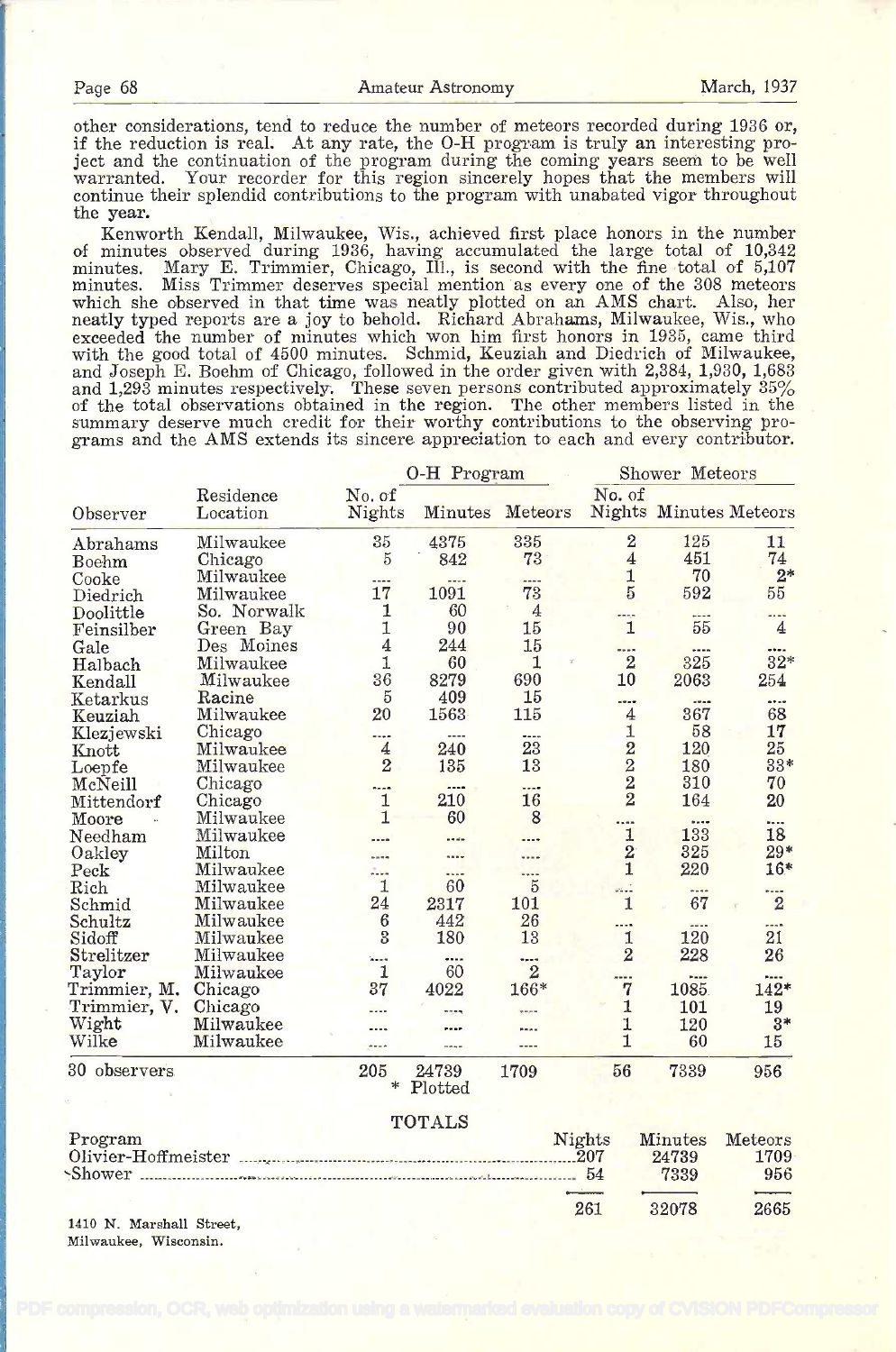# AAVSO Nova Program Notes

L. E. ARMFIELD

Nova program contributors will note with interest the three new names appearing in the columns below, which list the observations received for the month of January. In far off Januar, Hideo Inouye, a veteran meteor observe has often appeared in Dr. Olivier's accounts of meteor observations, extends his hand<br>across the wide Pacific to contribute his initial report to the nova program. From<br>our northern neighbor, Neil McNabb, Jr., of Acton, On es. Coming closer to home, E. H. Olson, 10156 Yates Avenue, Chicago, Ill., has sub-<br>mitted an unusually good report in that on three evenings he extended the survey<br>of his region down to the eighth magnitude. A scrutiny of of sky 10° square to this low magnitude represents much effort and painstaking care for which he deserves much credit.

Richard Abrahams, 5064 N. 39th St., Milwaukee, Wis., one of our regular and reliable contributors to these columns is most emphatically living up to his New Year's resolutions for bigger and better monthly nova program reports. Mr. Abraham's splendid contribution of observations on 11 regions for a total of 96 nights during January is truly a record breaker. Such assiduous observing certainly merits being rewarded with the discovery of a brand new nova.

> Magnitude of faintest star easily visible

|             |                     |        |                |                  |                 |                |                |                               |                                                                                                                                                                                                                                                                                                                                                             | Total            |   |
|-------------|---------------------|--------|----------------|------------------|-----------------|----------------|----------------|-------------------------------|-------------------------------------------------------------------------------------------------------------------------------------------------------------------------------------------------------------------------------------------------------------------------------------------------------------------------------------------------------------|------------------|---|
| Observer    | Location            | Region | 8              | $\overline{7}$   | $6\phantom{.}6$ | $\overline{5}$ | $\overline{4}$ | 3                             | $\overline{2}$                                                                                                                                                                                                                                                                                                                                              | Nights           |   |
| Abrahams    | Milwaukee           | 56     | $\cdots$       | 6                | 13              | 6              | $1 - 1$        |                               |                                                                                                                                                                                                                                                                                                                                                             | 25               |   |
|             |                     | 65     | <b>Lunia</b>   | $\overline{5}$   | 1               | aldan          | 1              | 5.58                          | جناتاته                                                                                                                                                                                                                                                                                                                                                     | 7                |   |
|             |                     | 66     | مغبرة          | 3                | $\rm 3$         | <b>WARM</b>    | 1              | $\frac{1}{2}$                 | $27 - 27$                                                                                                                                                                                                                                                                                                                                                   | 7                |   |
|             |                     | 67     |                | Ś                | 3               | .              | 1              | $n = n$                       | <b>Mik Win</b>                                                                                                                                                                                                                                                                                                                                              | 7                |   |
|             |                     | 68     | m désa         | $\frac{3}{3}$    | $\overline{2}$  | 1              | 1              | $-$                           | س سان                                                                                                                                                                                                                                                                                                                                                       | 7                |   |
|             |                     | 69     | متوجع          |                  | 1               | 1              | $\overline{2}$ |                               | $-5$                                                                                                                                                                                                                                                                                                                                                        | 7                |   |
|             |                     | .80    | ----           | 3                | 3               | 1              | ----           |                               |                                                                                                                                                                                                                                                                                                                                                             | 7                |   |
|             |                     | 81     |                | 3                | $\overline{4}$  |                | 1              | ----                          | $- - - -$                                                                                                                                                                                                                                                                                                                                                   | 8                |   |
|             |                     | 82     | بازمنت         | $\overline{2}$   | $\mathbf{1}$    | 3              | 1              | $\frac{1}{2}$                 | 1.11                                                                                                                                                                                                                                                                                                                                                        | 7                |   |
|             |                     | 91     | $-148$         | 3                | 3               | ----           |                | 1                             |                                                                                                                                                                                                                                                                                                                                                             | 7                |   |
|             |                     | 92     |                | 3                | 3               | مست            | ----           | 1                             | $\frac{1}{2}$                                                                                                                                                                                                                                                                                                                                               | 7                |   |
| Ballhaussen | Scarsdale           | 12     |                | 3                | $\overline{4}$  | ----           |                |                               |                                                                                                                                                                                                                                                                                                                                                             | 7                |   |
|             |                     | 33     |                | $\overline{3}$   | $\overline{2}$  | $\overline{2}$ |                | 1.11<br>                      | ----<br>1                                                                                                                                                                                                                                                                                                                                                   | 8                |   |
|             |                     | 55     |                | $\overline{2}$   | $\overline{2}$  | 1              | <br>2          |                               | $\mathbf{1}$                                                                                                                                                                                                                                                                                                                                                | 8                |   |
|             |                     | 57     | ----           |                  |                 |                | 1              | $\cdots$                      |                                                                                                                                                                                                                                                                                                                                                             | 1                |   |
| Cushman     | Poughkeepsie        | 56     | <b>FRW</b>     | 1755             | <br>4           | بتورد          | 1              | <br>1                         | $-0.000$                                                                                                                                                                                                                                                                                                                                                    | $\boldsymbol{6}$ |   |
|             |                     | 16     | 325.7          | 0.500            | 4               | ----           | 1              | 1                             | ----                                                                                                                                                                                                                                                                                                                                                        | 6                |   |
| Diedrich    | Milwaukee<br>(Dec.) | 43     | $-0.65$        | n a leis         | $\overline{3}$  | <br>2          | $\overline{2}$ |                               | ----                                                                                                                                                                                                                                                                                                                                                        | 11               |   |
|             | $(\text{Jan.})$     | 43     |                |                  | 3               | 3              | $\overline{2}$ | 4<br>5                        |                                                                                                                                                                                                                                                                                                                                                             | 13               |   |
| Halbach     | Milwaukee           | 49     |                |                  | 3               | 3              | 1              | 1                             |                                                                                                                                                                                                                                                                                                                                                             |                  |   |
|             |                     | 50     |                |                  |                 | 3              |                |                               | ----                                                                                                                                                                                                                                                                                                                                                        | 8                |   |
|             |                     |        |                |                  | 3               |                | 1              | 1                             | $\frac{1}{2} \sum_{i=1}^n \frac{1}{2} \sum_{i=1}^n \frac{1}{2} \sum_{i=1}^n \frac{1}{2} \sum_{i=1}^n \frac{1}{2} \sum_{i=1}^n \frac{1}{2} \sum_{i=1}^n \frac{1}{2} \sum_{i=1}^n \frac{1}{2} \sum_{i=1}^n \frac{1}{2} \sum_{i=1}^n \frac{1}{2} \sum_{i=1}^n \frac{1}{2} \sum_{i=1}^n \frac{1}{2} \sum_{i=1}^n \frac{1}{2} \sum_{i=1}^n \frac{1}{2} \sum_{i=$ | 8                |   |
|             |                     | 71     | ----           | ----             | 5               | $\mathbf{1}$   | 1              | $\mathbb{F}_q$ of             | ÷---                                                                                                                                                                                                                                                                                                                                                        | $\overline{7}$   |   |
| Inouye      | Atsuta, Japan       | 35     |                |                  |                 |                | $\overline{2}$ | $-1$                          |                                                                                                                                                                                                                                                                                                                                                             | $\overline{2}$   |   |
|             |                     | 80     |                |                  |                 |                | $\overline{2}$ |                               | $\frac{1}{2}$ = = $\approx$                                                                                                                                                                                                                                                                                                                                 | $\overline{2}$   |   |
| Keuziah     | Milwaukee<br>(Nov.) | 15     | وقوعات         | 1.144            | $- - -$         | ----           | $\overline{2}$ | ----                          |                                                                                                                                                                                                                                                                                                                                                             | $\overline{2}$   |   |
|             | (Now.)              | 40     |                |                  | and and         | $\overline{2}$ |                | ----                          |                                                                                                                                                                                                                                                                                                                                                             |                  |   |
|             | $Dec.$ )            | 15     |                | $\ddotsc$        | $5.6 - 4$       | ----           | $\overline{2}$ | ----                          | وتوافع                                                                                                                                                                                                                                                                                                                                                      | $\frac{2}{2}$    |   |
|             | $Dec.$ )            | 40     |                |                  | $-2.76$         | 8              | $-0.00$        | $n = 1$                       | متشفيه                                                                                                                                                                                                                                                                                                                                                      |                  |   |
|             | Jan.)               | 40     | Anjin          |                  |                 | 5              | $+ + - 1$      | ----                          |                                                                                                                                                                                                                                                                                                                                                             | $\overline{5}$   | û |
| McNabb      | Acton, Canada       | 8      | ----           | 1                | 3               | 1              | كالأسامة       | ----                          | - - - -                                                                                                                                                                                                                                                                                                                                                     | 5                |   |
|             |                     | 72     | <b>AMBA</b>    |                  | 4               | $\frac{1}{5}$  | ----           |                               |                                                                                                                                                                                                                                                                                                                                                             | 5                |   |
| Moore       | Milwaukee           | 26     |                | $-$              | $\overline{2}$  |                | $\overline{4}$ | 1                             | ----                                                                                                                                                                                                                                                                                                                                                        | 12               |   |
| Olson       | Chicago             | 51     | 3              | $\boldsymbol{2}$ | ----            | 1              |                | 1                             | $1 - 5 -$                                                                                                                                                                                                                                                                                                                                                   | 7                |   |
| Rosebrugh   | Poughkeepsie        | 1      | 1.111          | $\overline{2}$   | 7               | $\overline{1}$ | 1              |                               | ----                                                                                                                                                                                                                                                                                                                                                        | 11               |   |
|             |                     | 52     |                | 5                | 5               |                |                |                               |                                                                                                                                                                                                                                                                                                                                                             |                  |   |
|             |                     |        |                |                  |                 |                |                |                               |                                                                                                                                                                                                                                                                                                                                                             |                  |   |
| Thomas      | Cambridge           | 3      | sing's<br>---- |                  |                 | 1<br>3         | $\overline{2}$ | $- - -$<br><br>$\overline{5}$ | <br>$\mathbf{1}$                                                                                                                                                                                                                                                                                                                                            | 11<br>11         |   |

1410 N. Marshall Street,<br>Milwaukee, Wis.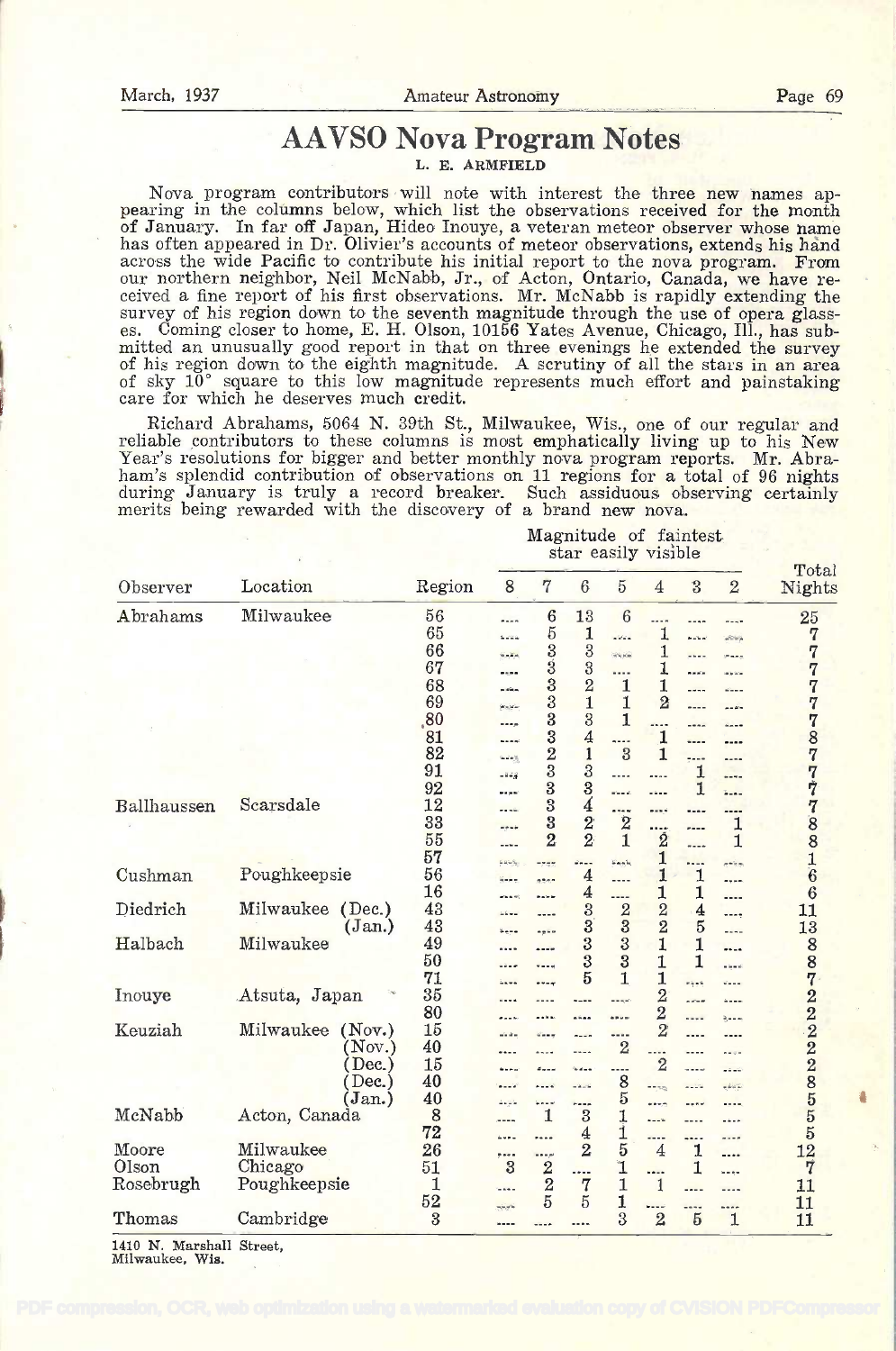## Milwaukee News Notes By M. N. FISHER

Ralph Buckstaff of Oshkosh, widely known in Wisconsin for his work in ama- teur astronomy and in meteorology, gave an illustrated talk on Mars at the February meeting of the Milwaukee Astronomical Society at the public museum.

Among the slides were several showing Mr. Buckstaff's own globe of Mars.<br>An ordinary globe similar to those which can be purchased in department stores was covered with thin coats of red ochre. Over this the maps of the observations  $\frac{\text{Lon}}{\text{Lon}}$ made by Lowell and Schiaparelli were<br>traced and colored. Mr. Buckstaff also  $\frac{\text{Mae}}{\text{Mote}}$ described some of the notable features of the planet--the polar caps which re-<br>treat in the Martian summer and expand in winter; the red coloring of the  $N_{N}$ , J. regions other than those at the poles; the celebrated canals and the clouds.

On Feb. 8, Herbert W. Cornell, President of the Milwaukee Astronomical Society, visited the Hayden Planetarium in New York City, and was most agreeably Mrs New York City, and was most agreeably Mrs. A. K. Fisher received by Director Clyde Fisher. On E. A. Halbach Feb. 10 he visited the Fels Planetarium in Philadelphia and had an interesting discussion with Director James Stokley. Pro On Feb. 12 he attended a dinner and meeting of the Rittenhouse Astronomical So-

When the Milwaukee Astronomical so-<br>ciety met at the Milwaukee Public Mu-<br>seum Mar. 4, Mr. Cornell repeated the lecture he heard Dr. Stokley give in Philadelphia on "Stars and Nebulae of Special Interest to the Amateur Astronomer."<br>The Milwaukee group heard another talk The Milwaukee group heard another talk Fri.<br>on astronomy that week also. On Mar. 3 Dr. G. A. Parkinson spoke on comets in the museum lecture hall. <sup>886</sup>N. 14th Street, Milwaukee. Wis.

## Calendar of Events GEORGE DIEDRICH

MARCH, 1937

- Mon. 8 Conjunction of Jupiter and the Sat.<br>Mon. 8 Conjunction of Jupiter and the moon at 3:11 A.M. Jupiter 2° 40' south.
	- 10-12 Zeta and Kappa Bootied me- teors.
- Thu. 11 Conjunction of Mercury and the moon at 9:53 P.M. Mercury  $7^\circ$  43' south.
- Fri. 12 New moon at 1:32 P.M. Ve-<br>nus at greatest brilliancy. nus at greatest brilliancy.<br>(—4.3<sup>m</sup>)
- Mon. 15 Conjunction of Venus and the moon at 7:38 A.M. Venus 2° 11' north.

The official monthly publication of **American Amateur Astronomical Association** 

Publication Headquarters 1312 E. Curtis Place, Milwaukee, Wis.

Affiliated Societies<br>Astronomical Society of Rutherford, N. J.

Amateur Astronomers Association of Pittsburgh, Pennsylvania.

Pennsylvania. Astronomers Guild of Jamestown, New York.

Chicago Amateur Astronomical Association, Chi-cago. Ill.

Eastbay Astronomical Association, Oakland, Calif. Long Island Telescope Makers, Wantagh, N. Y. Louisville Astronomical Society, Louisville, Ky.<br>Madison Astronomical Society, Madison, Wis.

- 
- Madison Astronomical Society, Madison, Wis.<br>Metropolitan Astronomical Society, New York.<br>New York. Milwaukee Astronomical Society, Milwaukee. Wis.

New Jersey Astrophysical Society, Woodbridge,

N. J. Norwalk Astronomical Society, Norwalk, Conn. Optical Division of the AAA, New York, N. Y.

#### Editorial Staff

Miss Elizabeth Wight, Editor

Miss Carolyn Nickels<br>H. L. Grunwald E. A. Halbach **H. L. Grupper H. L. Grupper H. L. Grupper H. L. Grupper H. L. Grupper H. L. Grupper H. L. Grupper H. L. Grupper H. L. Grupper H. L. Grupper H. L. Grupper H. L. Grupper H. L. Grupper H. L. Grupper H. L. Grupp** 

Advisory Editors<br>
Prof. Leon Campbell - Variable Stars.<br>
Prof. Charles P. Olivier - Meteors.<br>
Prof. George Van Biesbroeck - Aster,ids, comets.<br>
and double stars.

Ten cents per copy, \$1.00 per year. Membership in AAAA, \$1.00 per year. including subscription.

Send all communications to the above address.

- Tue. 16 Conjunction of Saturn and the sun.<br>Fri. 19 First quarter at 5:46 A.M.
- Alpha and Beta Ursa Majorid meteors.
- Sat. 20 Sun enters Aries. Spring com- mences at 6:45 P.M.
- Fri. 26 Full moon at 5:12 P.M.
- Wed. 31 Conjunction of Mars and the moon at 3:22 P.M. Mars 2° 7' north.

- APRIL, 1937<br>Thu. 1 Ven 1 Venus 20°.2 north declination.
- 3 Last quarter at 9:53 P.M.
- Sun. 4 Conjunction of Jupiter and the moon at 8:01 P.M. Jupiter 3° 18' south.
- Wed. 7 Conjunction of Mercury and<br>
Venus at 9:00 A.M. Mercury<br>
6° 49' south.  $6^\circ$  49' south.<br>Sat. 10 New moon at 11:10 P.M.
- 
- 
- Sun. 11 Lambda Serpentid meteors. moon at  $5:30$  A.M. Mercury  $1^{\circ}$  13' south.

<sup>3331</sup>W. National Avenue, Milwaukee, Wis.

(All times C.S.T.)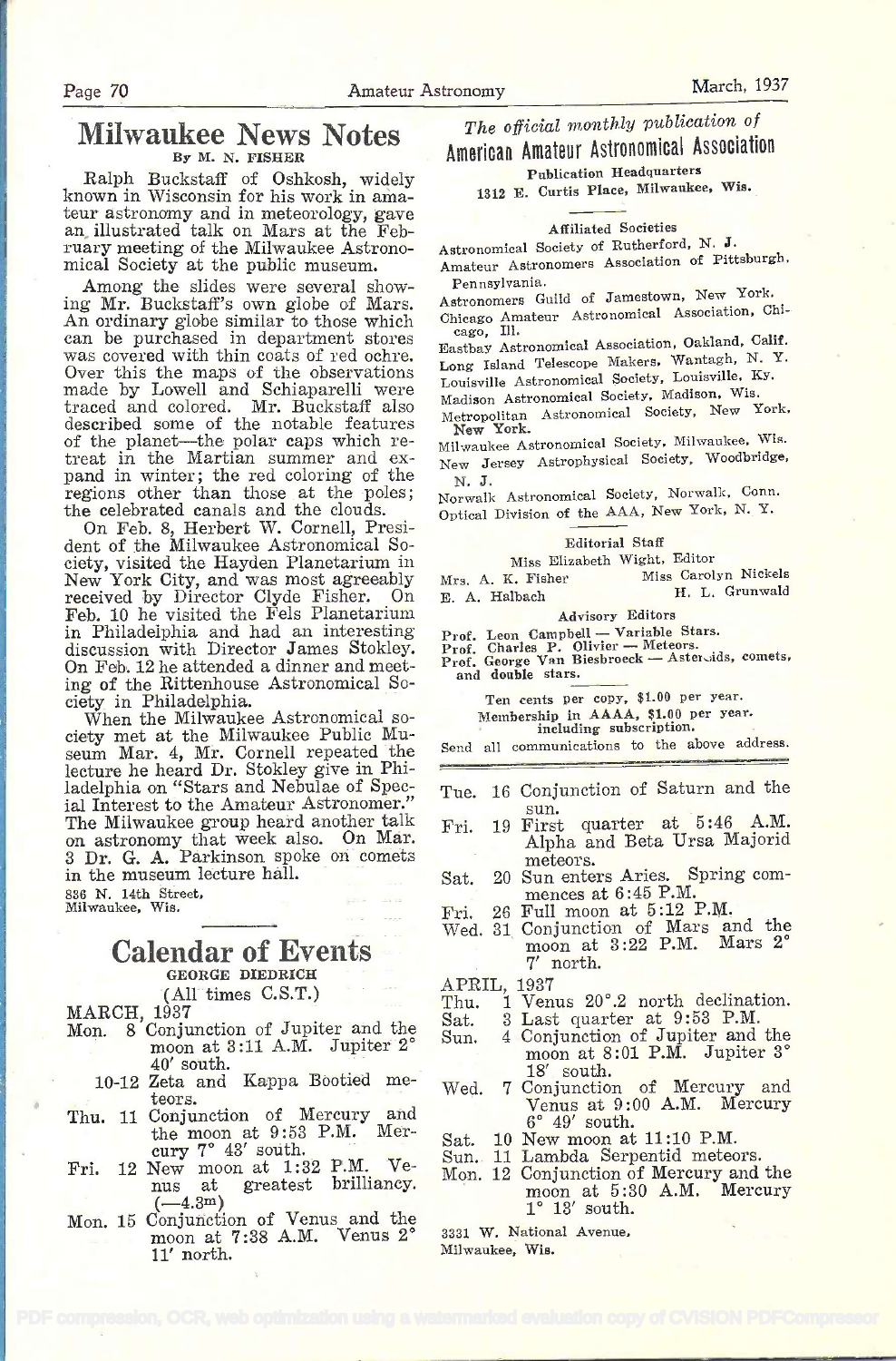of beautiful objects that we have felt rich indeed.

"The writer of these notes is one of the school teachers and the maker of the reflector. He is now riding a hobby which has had to wait since he was a boy in grammar school. He was first fired with a love of the starry skies when he was privileged to look through a 2-inch refractor a friend possessed. It is now his wish to spread the knowledge at T<br>of the beauties that lie just beyond the ture<br>unaided human eye and will feel that he has labored in a good cause if a few a d<br>boys and girls may lift their eyes and a dependence the glory of the heavens. In a Tre sense, this is the most serious work we include the Solar System."<br>have done with our equipment. We our-<br>selves, may not be Peltiers, yet who several of our members and characterized knows but we may discover a comet?" $\frac{|\text{lar}|}{\text{lar}|}$ Arthur L. Pursell, President, Tulare Astronomical Club, 738 E. King St., Tulare, Calif.

4917 Mountain Blvd.,<br>Oakland, Calif.

e

**Obituary** 

On last December 31, at 23 hours, 59 minutes, 59 seconds, sidereal time, in the last lingering moments of the  $\frac{1}{2}$  year 1936, the Amateur Telescope  $\frac{1}{2}$  Makers of New York, passed away. It had been in ill health for a period  $\frac{1}{4}$ i of two years, being homeless and too i  $\frac{1}{2}$  proud to go on relief. Its passing  $\frac{1}{2}$ scope making organization, a calamity of calamities.

## Birth Notices

 $\ddot{\bullet}$   $\ddot{\bullet}$ 

Mr. Lou Lojis and Mr. Robert G. Cox, are happy to announce the birth of their new brain (?) child, the Optical Division of the Amateur Astronomers Associa-<br>tion. The Optical Division was born on tion. The Optical Division was born on take<br>January 1, 1937 at 0 hours, 0 may<br>minutes, 1 second, sidereal time. Mr. duc<br>Charles A. Federer Jr., secretary of the sen Amateur Astronomers Association, acted as M.D., and is fully responsible for  $\alpha_{\text{see}}$ <br>bringing the Optical Division into the see Edward Hanna, and is thriving heartily on a diet of carbo, emery and pitch, with a teaspoon of rouge for dessert. Its nursery is the Optical Workshop in the basement of the Hayden Planetarium, famed house of the stars in New York<br>City, where it is resting quietly as it  $\frac{100 \text{ N}}{100 \text{ N}}$ grows larger and stronger daily.

# Metropolitan Notes

ASTRONOMICAL SOCIETY OF RUTHERFORD, N. J.

#### JAMES S. ANDREWS, President <sup>38</sup>Franklin Place. Rutherford, N. J.

The second meeting of January was a joint session with the Amateur Astronomers Association of Bergen County at Teaneck, N. J. Samuel E. Haines lectured on the solar system.

Our first February meeting was led in a discussion by Paul J. Hagar, vice-presi-<br>dent. Willard Savary and Theodore dent, Willard Savary and Theodore Treadwell, on "The Chemical Composition of the Solar System."

larly on variable stars and observations of the minor planets.

Our President is giving a series of illustrated lectures in the Montclair Y.M. C.A. Monday evenings on "Astronomy-<br>Exploring the Universe."

#### METROPOLITAN ASTRONOMICAL SOCIETY JAMES S. ANDREWS, Regional Organizer

Mirror grinding demonstrations are being held at the New York Museum of Science and Industry on Saturdays. Many and varied are the questions asked. A 6-inch Pyrex is now in the stage of 220 carborundum grinding.

#### LONG ISLAND TELESCOPE MAKERS E. CHRISTMAN, Correspondent

Pressure of business and other activities have compelled our busy president, Al Luechringer to assign this contribution to your correspondent.

L.I.T.M. has resumed its study program which consists of a series of papers based upon Vol. II of Russell, Dugan, and Stewart's "Astronomy". Members take turns in the preparation of this material and must be prepared to con-<br>duct a general discussion after its preduct a general discussion after its pre-<br>sentation.

We heartily recommend this plan for "Self Teaching" to other groups as it seems to be the most successful method for promoting interest and keeping every member on his toes.

Fred Schmid spoke on "The Stars" with special reference to their spectral classes. Let us hope that every paper is as well prepared!

90 Nelson Street, Farmingdale, N. J.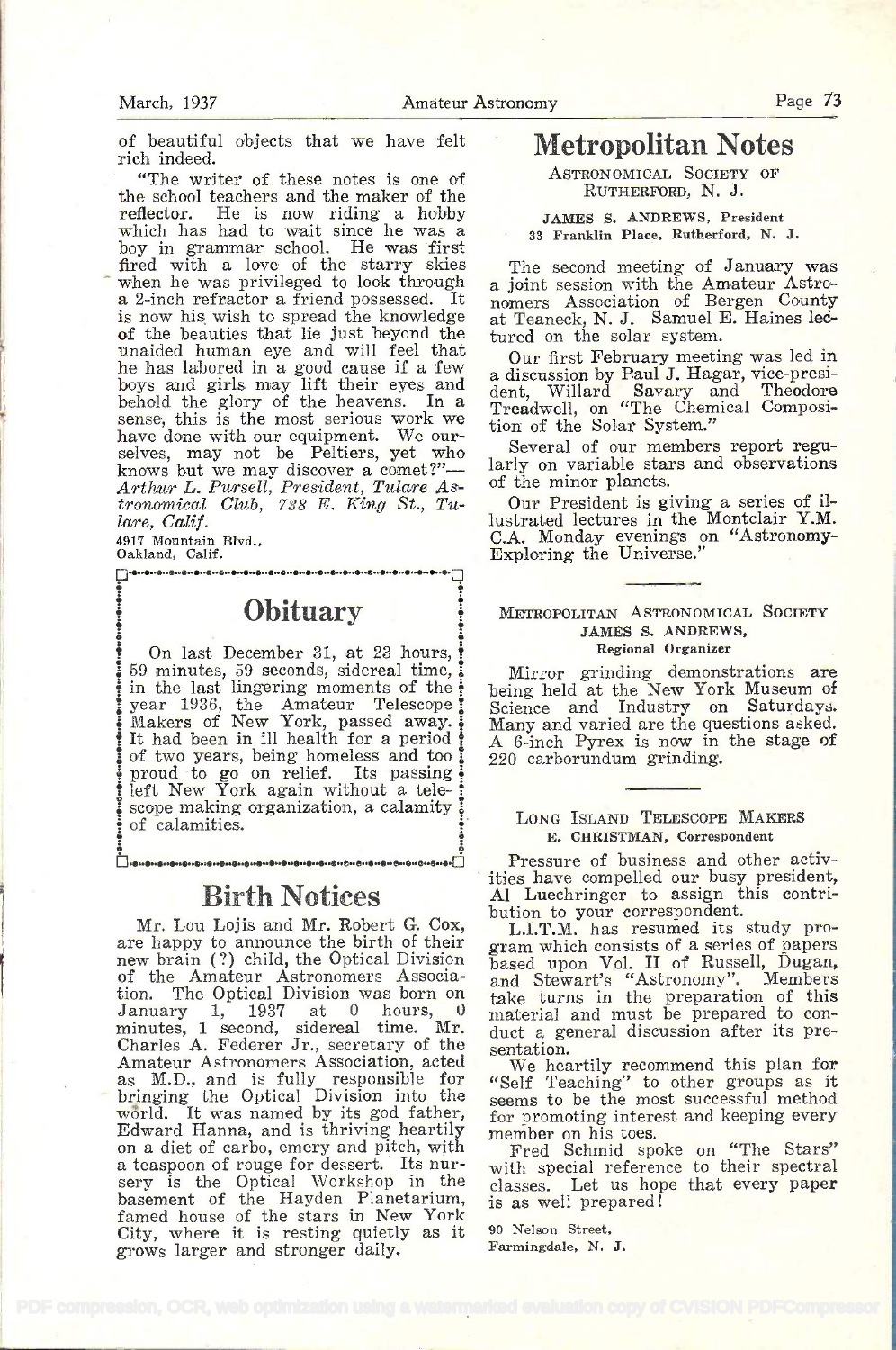# AMATEUR ASTRONOMY

Published monthly by the American Amateur A stronomical Association

Vol. 3, No. 4 **APRIL, 1937** Ten Cents

## Purkinje Is Still With Us HANS D. GAEBLER

To compensate in a measure for our "Since this filter absorbs the violet por-<br>inattention to what the foreign amateur tion of the spectrum it cuts off a much is doing, the Purkinje phenomenon in its relation to variable star observing is<br>offered as a subject which has lately occupied the front page in foreign amateur journals.

quite new and we all recall the fantastic nomenclature, such as "Cor Caroli  $\dots$ , a fine double, flushed white . . . and pale lilac" (Gibson) in our star lists of a few years ago. Also, our "hints to observers" from our AAVSO contained<br>suggestions almost bordering on a controversy, telling us to observe red variables by staring at the star for some time, or, as some claim, to merely glance  $\frac{\text{core}}{\text{Ne}}$ at it hurriedly. In the "gay nineties"  $\frac{1}{100}$ <br>when psychologists were determining the when psychologists were determining the observer using telescopes of different<br>"limen" by estimating small differences posser will experience this also. In the in star magnitudes, came also the study of color sensitiveness.

Due to the red sensitive cones at the center, and the blue-green sensitive rods at cld age. a<br>at the margin of our retina, we have, than for men. at the margin of our retina, we have, than for men.<br>so to speak, a daylight eye and a night<br>eye combined in one As Miss Furness Independently of this German's reeye combined in one. As Miss Furness in "Introduction to the Study of Vari-<br>able Stars" (p. 198) illustrates it: "In able Stars" (p. 198) illustrates it: "In man a light room red objects appear brighter subterly than green ones but in dim light the Hin tive to a maximum wave length of 555 the light green end. microns, the night eye to 520 microns. net To take this factor into account in observing red stars is the subject of great interest in recent foreign literature.

The Russian amateur journal "Die  $tr_i$ Veraenderlichen Sterne", Sept. 1936 issue, contains an article by W. W. Schar- onow which suggests an ingenious procedure. "Faint red stars," says the writer, "lose in apparent brightness relative to white stars, which is, properly speaking, the Purkinje effect." He suggests placing a small yellow filter in the eve focal plane of the telescope and observing some well-known star field, the the stars being brought in turn behind the stil filter and compared by the usual methods of variable star observing with those whose light is unobstructed by the filter.

The scientific study of star colors is  $\alpha$  and  $1^m.5$  for faint light. The absorption ite new and we all recall the fantastic will remain constant for bright stars tion of the spectrum it cuts off a much larger portion from the night visibility curve than from the day visibility curve.<br>Thus a filter transmitting light up to 540 microns wave length, the apparent absorption will be  $\overline{0m.5}$  for bright light, and 1<sup>m</sup>.5 for faint light. The absorption will remain constant for bright stars but will change rapidly when passing to fainter stars."

> In the January number of "Die Sterne" (a German amateur journal) G. R. Miczaika reviews the above Russian article. He calls attention to errors which creep into estimates of variables when comparing red stars with white stars. Not only is the human eye more sensitive to red at maximum but the same power will experience this also. In the Vatican publication on this subject by Otheff he mentions the fact that red appears brigher to the eye in youth than at old age. and is brighter for women

view of the Russian paper, another German, Fr. Lause, gives much space to the subject in the Jan. 1937 number of "Die Himmelswelt." He obsérves that the or- dinary spectrum appears brightest at dinary spectrum appears brightest at the light green end. While sensitive-<br>ness of the rods of the retina does not vary greatly in individuals, sensitiveness<br>of the cones does vary. Therefore, various observers differ greatly in their estrates the Purkinje effect by assuming <sup>a</sup>comparison of two stars of equal brightness, one blue and one red. If the brightness of both diminishes, the blue will appear brighter than the red, but if the light gradually decreases, the red appears brighter, as we should expect. The remarkable thing is, how-<br>ever, that Lause mentions two Frenchever, that Lause mentions two French- men (no names are given) who claim that blue appears brighter. Purkinje is still with us.

404 Eighth Street, Watertown, Wis.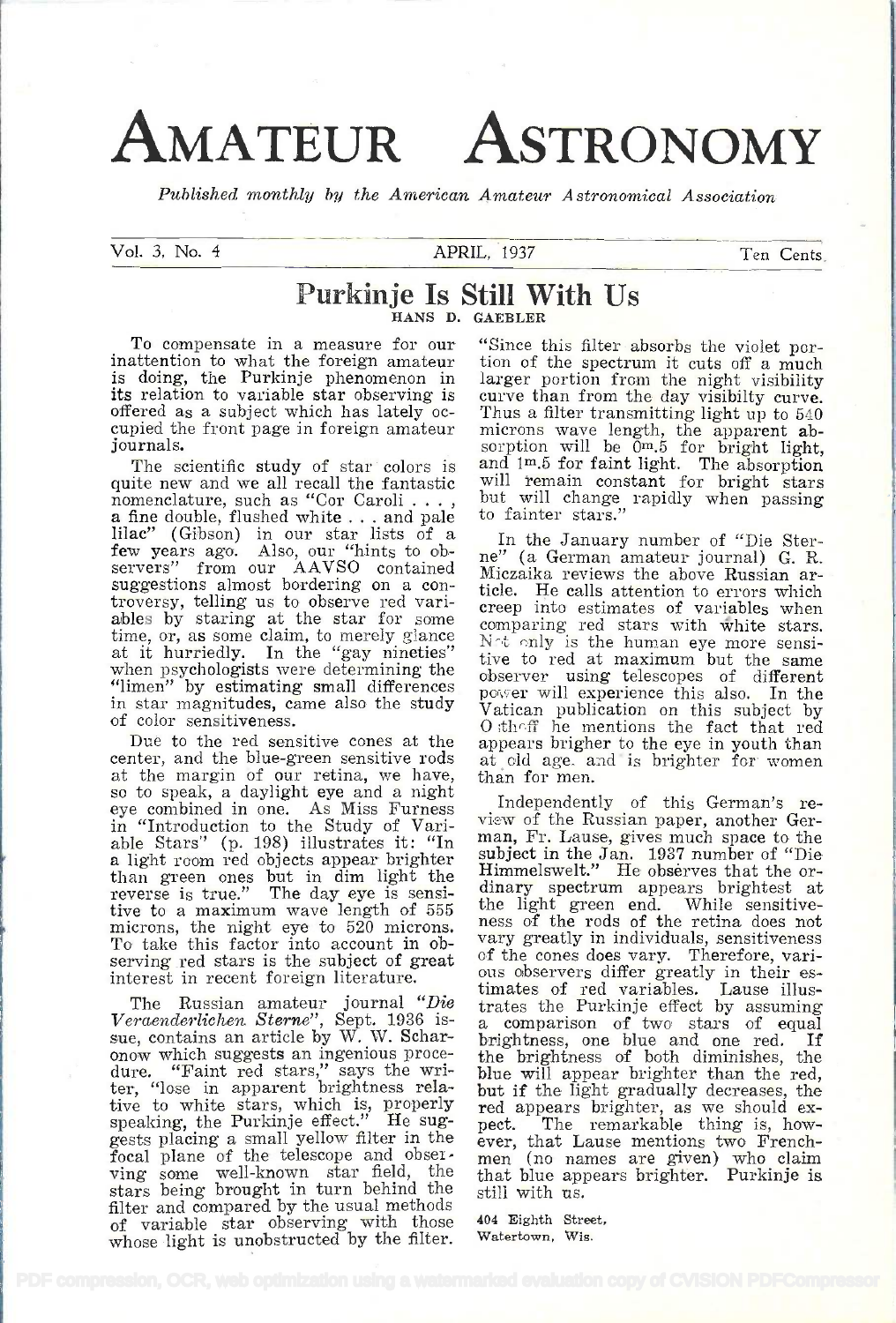# AÀVSO Nova Program Notes

L. E. ARMFIELD

Richard Abrahams continued his good work during February as will be noted in the columns below. Eppe Loreta, who is rapidly becoming one of the most fa- mous amateur astronomers in the world through his excellent work on variable stars and meteors, contributed a fine report from sunny Italy. Miss Louise Ballhaussen, our ever faithful contributor, extended her survey to the seventh magnitude on many evenings through the use of binoculars. Neil McNabb, Jr., our Canadian neighbor, deserves much credit for reviewing his regions with binoculars on all but two evenings. Grateful appreciation is hereby tendered to all members of the nova search

Grateful appreciation is hereby tendered to all members of the nova search program for their good work. Magnitude of faintest star

|             |                                                   |                                                                |                                                                                            |                                                               |                                                                                                      | magnitude of faintest star<br>easily visible                                  |                                                                                                                     |                                                             |                                                                                                                     | Total                                                          |  |
|-------------|---------------------------------------------------|----------------------------------------------------------------|--------------------------------------------------------------------------------------------|---------------------------------------------------------------|------------------------------------------------------------------------------------------------------|-------------------------------------------------------------------------------|---------------------------------------------------------------------------------------------------------------------|-------------------------------------------------------------|---------------------------------------------------------------------------------------------------------------------|----------------------------------------------------------------|--|
| Observer    | Location                                          | Region                                                         | 7                                                                                          | $\boldsymbol{6}$                                              | $\overline{5}$                                                                                       | $\overline{4}$                                                                | 3                                                                                                                   | $\overline{2}$                                              | $\mathbf{1}$                                                                                                        | Night                                                          |  |
| Abrahams    | Milwaukee                                         | 59<br>65<br>66<br>67<br>68<br>69<br>80<br>81<br>82<br>91<br>92 | $\overline{13}$<br><br><br>$\cdots$<br>eekê<br>1.12<br>gara a<br>$\cdots$<br><br><br>4.2.4 | $\mathbf 1$<br>7<br>5<br>5<br>5<br>8<br>6<br>8<br>6<br>6<br>8 | .<br>$\boldsymbol{6}$<br>8<br>8<br>6<br>$\overline{4}$<br>$\boldsymbol{6}$<br>5<br>$\rm 5$<br>6<br>5 | <br>1.11<br>.<br>.<br>1<br>1<br>1<br>----<br>$\overline{2}$<br>1<br>.<br>Kabu | <br>$\cdots$<br>.<br>$\omega\ll\omega$ is<br>$-168$<br><br>$\frac{1}{2}$<br><br>$- - - -$<br>$\frac{1}{2}$<br>مدحاة | .<br><br><br>$2 - 6$<br>even<br>$\mathbf{V} = -1$<br>workie | .<br><br>$\ddotsc$<br>$\ddotsc$<br>s sure<br>$\frac{1}{2}$<br>a e ser<br>وأواليا<br>21.26<br>تسوره<br>$\frac{1}{2}$ | 14<br>13<br>13<br>13<br>12<br>13<br>13<br>13<br>13<br>13<br>13 |  |
| Ballhaussen | Scarsdale                                         | 12<br>33<br>55<br>57                                           | 4<br>$\sqrt{3}$<br>$\overline{2}$<br>,                                                     | $\mathbf{2}$<br>$-$ 5 kg<br>3<br>.                            | .<br>$\overline{2}$<br>$\mathbf{1}$<br>2                                                             | 1<br>$\overline{2}$<br>.<br>2224                                              | 1<br>$\mathbf{1}$<br>$\overline{2}$<br>$- - - 4$                                                                    | <br>1<br><br>$\omega$ of $\omega$ is                        | <br>.<br>$\mathbf{1}$<br>                                                                                           | 8<br>$\boldsymbol{9}$<br>9<br>2                                |  |
| Halbach     | Milwaukee                                         | 49<br>50<br>71                                                 | للأستقب<br>sta s<br>.                                                                      | $-1$<br>$\mathbf{r}$<br>$\overline{2}$                        | $\frac{2}{2}$                                                                                        | an<br>Amazon<br>.<br>1                                                        | 4<br>6<br>3                                                                                                         | $-$ where:<br>$\frac{1}{2}$<br>$-4 - 5$                     | nje k =<br>.<br>ua su                                                                                               | 6<br>8<br>8                                                    |  |
| Jones       | Goffstown, N. H. 14                               |                                                                |                                                                                            | $\sim$ 4 $\sim$                                               | 10                                                                                                   | $\mathcal{L}^{\mathcal{L}} = \mathcal{L}$                                     | <b>Sales</b>                                                                                                        |                                                             | <b>Pate</b>                                                                                                         | 10                                                             |  |
| Kirkpatrick | New York                                          | 92                                                             | 1                                                                                          | $\lambda$                                                     | $\rm 3$                                                                                              |                                                                               | $-46$                                                                                                               | $\sim 0.5$ .                                                |                                                                                                                     | $\boldsymbol{4}$                                               |  |
| Loepfe      | Milwaukee.                                        | 42                                                             | $\frac{1}{2}$                                                                              | State St                                                      | 3                                                                                                    | 1                                                                             | وبالمائدة                                                                                                           | 4444                                                        | $\frac{1}{2}$                                                                                                       | 4                                                              |  |
| Loreta      | Bologna, Italy                                    | 17<br>112                                                      | .<br>.<br>                                                                                 | 5<br>4                                                        | 3<br>3                                                                                               | $\epsilon \neq \infty$                                                        |                                                                                                                     | 8.222                                                       | $\frac{1}{2}$                                                                                                       | 8<br>7                                                         |  |
| McNabb, Jr. | Acton, Canada                                     | 8<br>72                                                        | $\overline{4}$<br>$\frac{3}{2}$                                                            | 5<br>8                                                        | $\cdots$<br>.                                                                                        | $\frac{1}{2}$                                                                 | دنده<br><b>Hara</b>                                                                                                 |                                                             | ----                                                                                                                | 9<br>11                                                        |  |
| Moore       | Milwaukee                                         | 54                                                             | بالردد                                                                                     | $6\phantom{.}6$                                               | 8                                                                                                    |                                                                               | المتعادلة                                                                                                           | $\overline{2}$                                              |                                                                                                                     | 16                                                             |  |
| Olson       | Chicago                                           | 51                                                             | $\boldsymbol{6}$                                                                           | Ĭ                                                             | $\sqrt{3}$                                                                                           |                                                                               |                                                                                                                     | 9229                                                        | 5.652                                                                                                               | 10                                                             |  |
| Thomas      | Cambridge, Mass. 3                                |                                                                | .<br>En ort                                                                                | $-1$                                                          | 1                                                                                                    | $\overline{4}$                                                                | $\overline{5}$                                                                                                      | $\mathbf 1$                                                 | $\frac{1}{2}$                                                                                                       | 11                                                             |  |
| Rosebrugh   | Poughkeepsie                                      | $\mathbf{1}$<br>52                                             | $\frac{3}{5}$                                                                              | $\frac{3}{2}$                                                 | $\boldsymbol{2}$<br>1                                                                                | $\alpha<\alpha$<br>-100                                                       | $-1$                                                                                                                | $\Delta$ $\Delta$ $\mu$ $\mu$                               | ومياداه<br>.                                                                                                        | 8<br>8                                                         |  |
| Treadwell   | Arlington, N. J. 47<br>$00 \text{ D} \cdot \cdot$ | 103<br>0000 caught of compact of clear positions of            |                                                                                            |                                                               | $\overline{4}$<br>3                                                                                  | $\frac{2}{2}$                                                                 |                                                                                                                     |                                                             | ----<br>$-$                                                                                                         | $\boldsymbol{6}$<br>5                                          |  |

<sup>13</sup>Observers 32 Regions 3200 square degrees of sky reviewed.

The following observers reviewed their regions with binoculars or low powe:ed finders: Ballhaussen, Kirkpatrick, McNabb, Jr., Moore, Olson and Rosebrugh, 1410 N. Marshall Street.

Milwaukee. Wisconsin.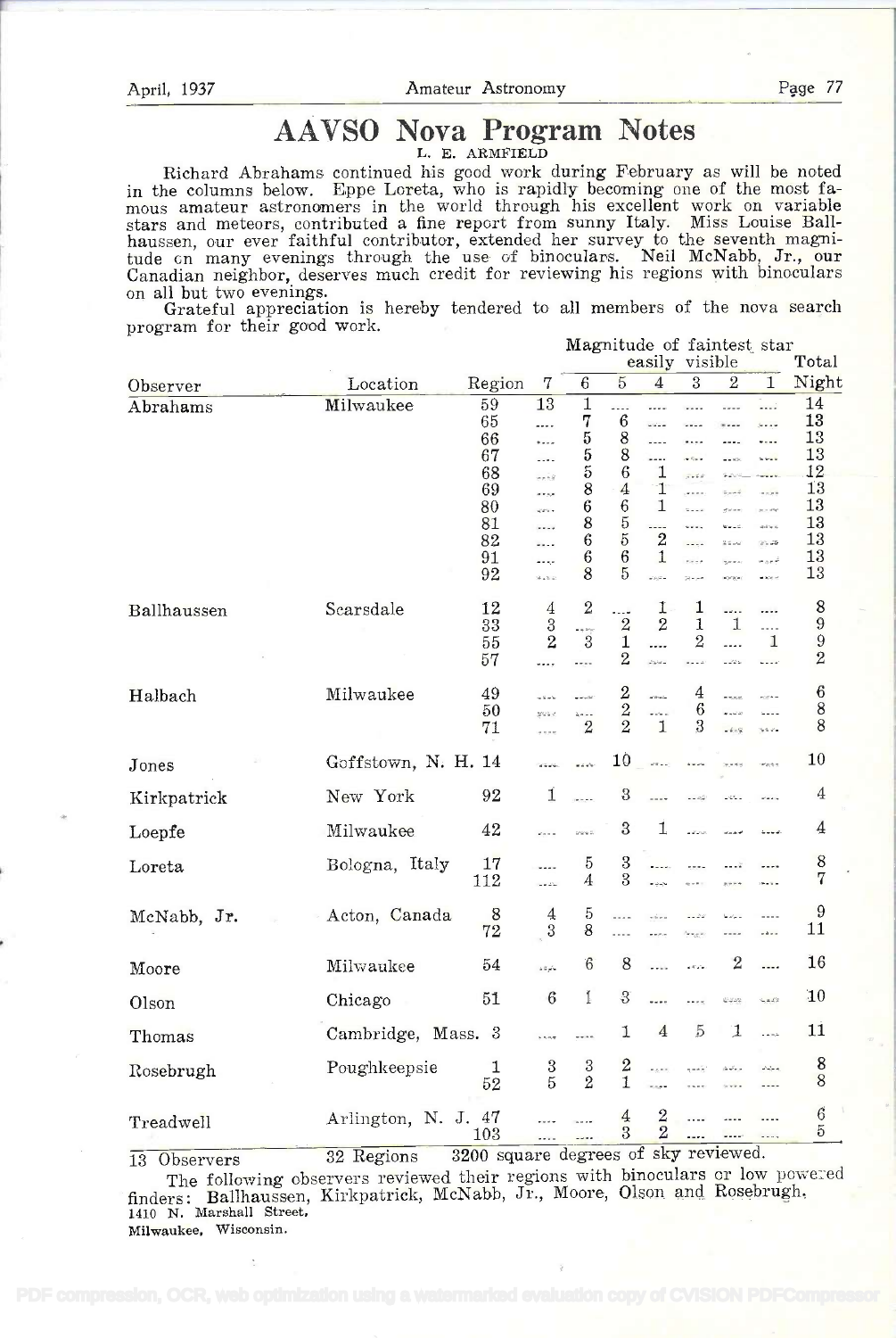# Variable Star Section

D. W. ROSEBRUGH, Director

Listed below are the observations for the month. Please keep up the good work of reporting these and especially your interesting comments as to unusual happenings in the sky.

| 23  | 30                                      |
|-----|-----------------------------------------|
|     |                                         |
| 124 | 231                                     |
|     |                                         |
|     |                                         |
| 33  | 66                                      |
|     |                                         |
|     | Variable Stars Seen No. of Obs.<br>1.11 |

We welcome Wm. Callum as a new contributor to this column though he is well known in the AAVSO. Mr. Robert Peters is doubly welcome as he is a new contributor to both the AAVSO and the AAAA. He is a neighbor of the -Do-

minion Astrophysical Observatory, Victoria, B. C. with its fine  $72^{\circ}$  reflector.<br>Mr. Brocchi, Seattle, says that on 577 which was the one really clear night<br>all month, he found the U Gem. type variable star, SU Ursae M minimum since 1933. What would he not have discovered if it had been a clear month?

month?<br>Mr. McNabb says that o Ceti fell below 6.8 before it became lost in the sun-<br>set. Nighthawks will find it visible again before sunrise about July 1.

The Milwaukee Astronomical Society forwards the following fine series of observations made by their members on the U Gem, type variable star SS Aurigae whose maximum of 110 on 558 was reported by Mr. Bouton last month.

| .<br>Julian Day | Mag.                                           | Julian Day | Mag. |
|-----------------|------------------------------------------------|------------|------|
| 546             | 10 x x = 1<br>$-24.5$<br>$\overline{a}$<br>145 | 562        | 125  |
| 550             | 146                                            | 565        | 144  |
| 556             | 124                                            | 566        | 145  |
| 557             | 115                                            | 574        | 143  |
| 559             | 113                                            | 579        | 145  |
| 560             | 119                                            | 581        | 135  |
| 561             | 126                                            | 593        | 140  |

Good news! The Spring Convention of the AAVSO will be held May 22 at Syracuse University, Syracuse, N. Y., at which we all hope to meet our old friends and make new ones.

#### Hints On Variable Star Observing D. W. ROSEBRUGH

A celebrated old recipe for rabbit pie is said to start "First you must catch your rabbit". The author of this aphorism apparently wished to give instructions on the conduct of life as well as tions on the conduct of life as well as on upon cooking. Taking this advice to our-<br>selves as especially directed to variable ced star observers it is evident that a variable star must be "caught" before an I estimate of its brightness can be made. fro We can identify a nebula, star cluster or double star for which we are seeking, by the appearance in the telescope, but available for each variable star and these with a variable star we have no such charts are invaluable aids in locating with a variable star we have no such cha adyentitious aid. The star when found the adventitious aid. The star when found the variable stars. To use a finder chart looks just like dozens of its fellows in the one should have as a minimum a good same field and can only be identified by inverting finder tel its, location on the chart with regard to the stars surrounding it.

Instructions as to how to locate and observe variable stars are contained in Circular No. 1, General Instructions to Ob-

servers which Prof. Leon Campbell, Recorder, American Association of Variable Star Observers, Harvard College Observatory will be glad to send to any one on request, but the following suggestions gleaned from discussions with experienced athateur observers may be of general help.

from the Chart Curator, Mr. F. Hartmann, 171-25 144th Ave., Springfield Gardens, L. I., N. Y. A finder chart is available for each variable star and these one should have as a minimum a good a corresponding field of about seven degrees. If well made such a finder will show eighth magnitude stars which will enable one to start ones search for the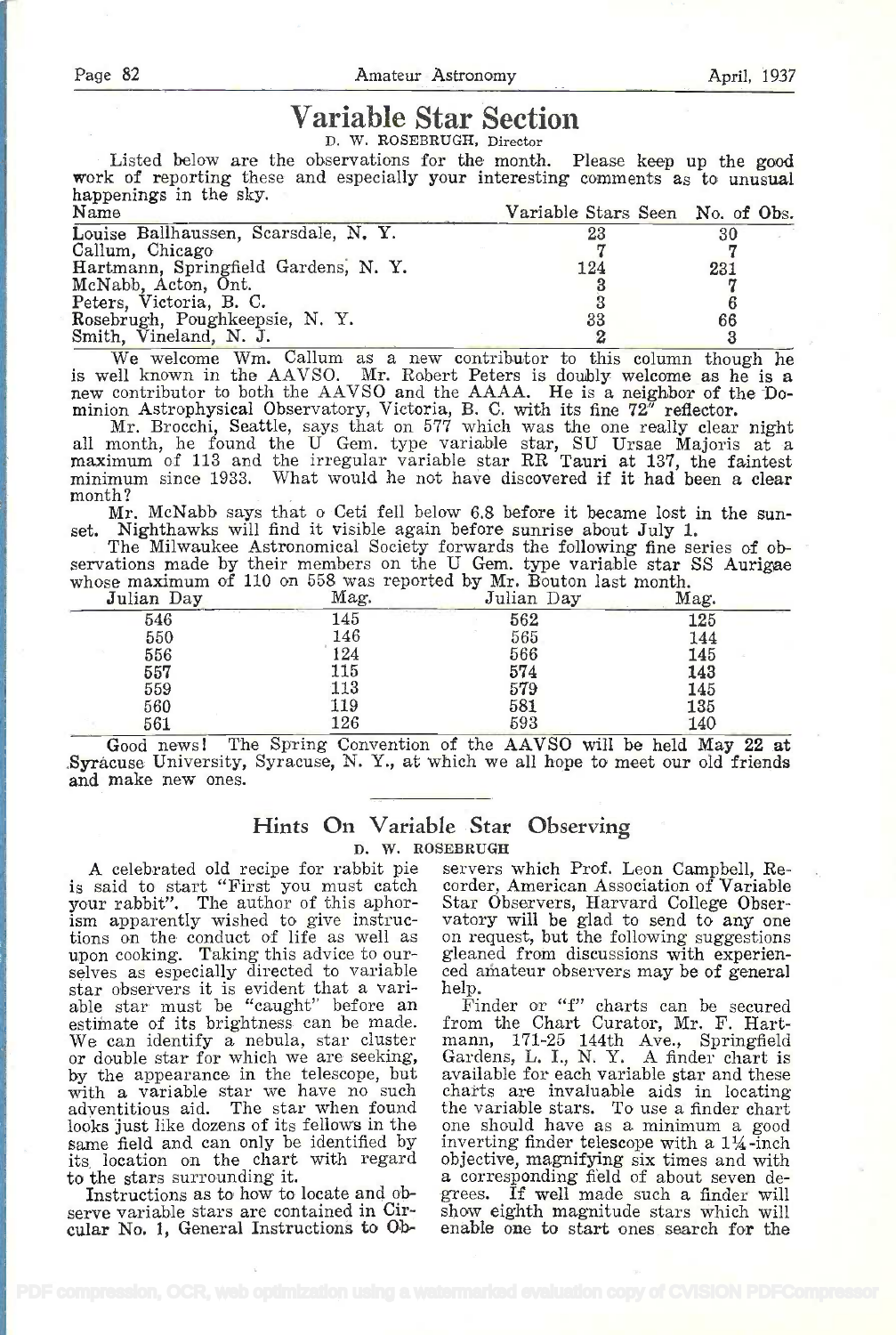variable star at some naked eye star be of use. shown on the "f" chart and also in a good atlas like the new AAVSO atlas. From the naked eye star one should jump from eighth magnitude star to variable star in brightness though if one eighth magnitude star until the location of the variable star is found. After this it is sometimes more accurate to use a the variable star can be identified with star lying in the field of view even the variable star can be identified with the larger telescope by its position with<br>regard to the surrounding stars in the regard to the surrounding stars in the variance same field. The author's recent exper-<br>ience with a  $1\frac{1}{2}$ -inch finder magnifying 12 times with a field of about  $3\frac{1}{2}$  of seems to indicate that this size is better the seems to indicate that this size is better<br>for variable star work than either a<br>smaller or larger finder.<br>Akin to the above method of locating

Akin to the above method of locating true comparison between the brightness<br>variable stars by using the finder charts of a variable star and a comparison. "An is a scheme evolved for beginners by the  $\sigma_f^2$ Milwaukee Astronomical Society. They have issued a list of variable stars lohave issued a list of variable stars lo-<br>cated so near bright naked eye stars that when the telescope is pointed at the bright star the variable star near it will  $_{\rm eq}$ be found in the same field of view. The  $\frac{eq}{dp}$ author is indebted to Walter S. Houston,  $\frac{\text{mean of view}}{\text{stars}}$  at any rate to some eyes, 807 E. Otjen Street, Milwaukee, Wis., for calling his attention to this list. Beginners, especially those without adequate ners, especially since with a copy of the Sometimes a variable star is so nearly ist which will enable them to start work the same brightness as a nearby comlist which which can be so readily parison star that one cannot decide belocated. As a supplement to this method ween them. As the stars twinkle, first<br>and also as a goneral assistance in find. one, then the other appears the brighter. and also as a general assistance in find-<br>ing any variable star with facility one may well follow the practice of Louise Bailhaussen, i Gilmore Ct., Scarsdale, N. Y., which is to mark all variable stars<br>on ones atlas in red ink.<br>Observers who have setting circles on

their telescopes should ask Leon Campbell for a comparator of the two out-of-focus images<br>bell for a copy of the list prepared by of the two stars first disappears. Ob-E. H. Christman, 90 Nelsen St., Farmingdale, N. Y., showing the distances in to<br>R.A. and Declination of each variable fair star from the nearest naked eye star. be s<br>For an amateur this different met.od cussos is faster than attempting to locate a<br>variable star directly from its R.A. and wh Declination. Even if the circles are badly out of adjustment this method will ticle<br> $\mathbf{r}$  is to point the finder telescope at ject. suffice to point the finder telescope at the variable star field.

to "catch the rabbit". Having found the upon the use of telescopes which they variable star its magnitude is determined<br>by comparing its brightness with com-<br>has some paraiolly useful method of me by comparing its brightness with com-<br>parison stars of known magnitude as has<br>shown on the AAVSO charts. This ple-<br>method of determining the brightness reaof a variable star was developed by the German astronomer Argelander (1799-<br>1875). It is fully described in the info<br>AAVSO Circular No. 1 referred to above stan but some suggestions as to how to se- cure accuracy in ones observations may

As far as possible every observation should be an interpolation between the comparison stars which are nearest the of these lies outside of the telescope field though it is farther removed from the variable star in brightness.

As Dr. Caroline E. Furness stated in her book "An Introduction to the Study of Variable Stars" the lower portion of the eye, that is the part used most in reading a book, seems more sensitive to light than the upper part. To obtain a true comparison between the brightness of a variable star and a comparisoi. ' $2\pi$  of nearly equal brightness it is sometimes of nearly equal brightness it is sometimes<br>necessary to twist the head so that the line beween the two stars appears horizonal to the eye. It is preferable also to move the telescope so that each star is equally distant from the center of the field of view as, at any rate to some eyes, edge of the field of view than they do near the center.

the same brightness as a nearby comtween them. As the stars twinkle, first Under these circumstances remember the advice of Sir William Herschel and report them as being equally bright. In such cases some amateurs determine which star is the brighter by slowly racking the eyepiece in and out noting which of the two out-of-focus images of the two stars first disappears. Obof the two stars first disappears. Obviously this method can only be applied to fairly bright stars as of course the be seen if the telescope is perfectly focussed.

 $S_0$  much for instructions as to how  $\mu$ . Brocchi of Seattle, for information  $S_0$  much for instructions as to how  $\mu$  mon the use of telegeomes which they Owing to the wealth of information<br>which is available as to how best to obwhich is available as to how best to observe variable stars next month's article will also be devoted to this sub-The writer is indebted to various members of the AAVSO, particularly upon the use of telescopes which they article, but in the meantime if anyone has some specially useful method of pro-<br>cedure, especially in the use of reflectors,<br>please send it in so that others may reap the benefit of it. It is hoped to make this column a clearing house of information of real worth to variable star observers.

> 3 Yates Boulevard, Poughkeepsie, N. Y.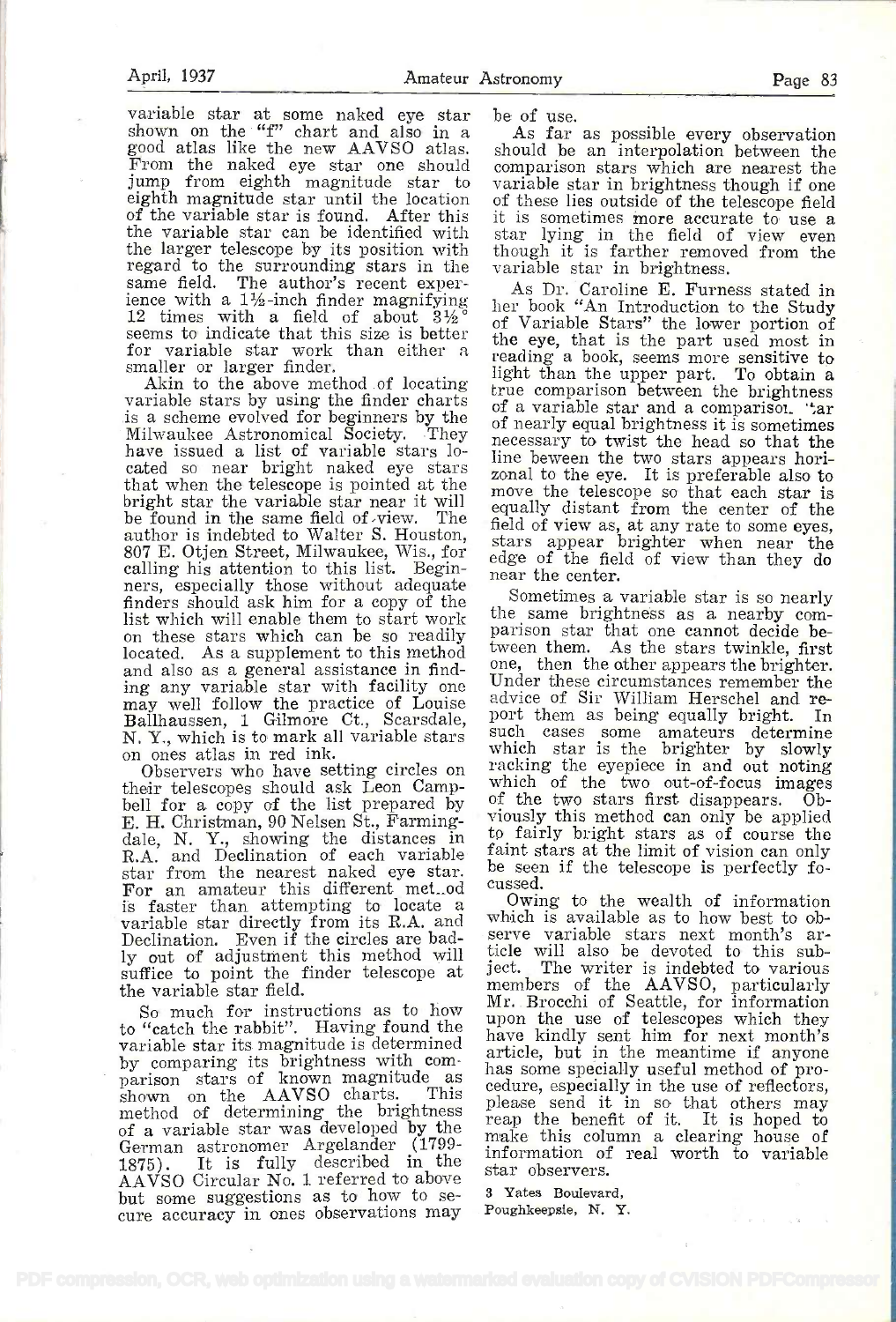# Editor's Note

It should be noticed that this issue contains comparatively few news notes. This is due to the fact that the news notes were not received in time to be Amateur Astron<br>included Transfort the editors have hold Pennsylvania. included. In fact, the editors have held the copy for ten days after the deadline, which was the 15th of March.

For several months Amateur Astronomy has been put in the mail quite late in the month of its issue. It should be sent out on the first of the month, or at least during the first week, but be cause news notes in so many cases have been so late in receipt, the issue has not at times been mailed until towards the middle of the month.

May we ask for cooperation from the Mrs. A. K. Fisher units in that the secretaries send news notes to arrive in Milwaukee on or about the 15th of the month previous to publication. We know it is often difficult to  $\frac{1}{1000}$  and  $\frac{1}{1000}$  and  $\frac{1}{1000}$  for  $\frac{1}{1000}$  for  $\frac{1}{1000}$  for  $\frac{1}{1000}$  for  $\frac{1}{1000}$  for  $\frac{1}{1000}$  for  $\frac{1}{1000}$  for  $\frac{1}{1000}$  for  $\frac{1}{1000$ accomplish this, but we want to send out our publication on time. So hereafter, when news notes are not received at deadline, they will either be published the following month, or omited, as the senders desire.

#### The official monthly publication of the American Amateur Astronomical Association

Publication Headquarters

1312 E. Curtis Piece, Milwaukee, Wis.

#### Affiliated Societies

Astonomical Society of Rutherford, N. J.

Amateur Astronomers Association of Pittsburgh,

Astronomers Guild of Jamestown, New York. Chicago Amateur Astronomical Association, Chi-cago. Ill.

Rastbay Astronomical Association, Oakland, Calif. Long Island Telescope Makers, Wantagh, N. Y.

Louisville Astronomical Society, Louisville. Ky.

Madison Astronomical Society, Madison, Wie.

Metropolitan Astronomical Society, New York. New York.

Milwaukee Astronomical Society, Milwaukee, Wis. New Jersey Astrophysical Society, Woodbridge, N. J.

Norwalk Astronomical Society, Norwalk, Conn. Optical Division of the AAA, New York, N. Y.

Editorial Staff Miss Elizabeth Wight, Editor Mrs. A. K. Fisher Miss Carolyn Nickels E. A. Halbach H. L. Grunwald

Advisory Editors<br>
Prof. Leon Campbell — Variable Stars.<br>
Prof. Charles P. Olivier — Meteors

Advisory Editors<br>Prof. Leon Campbell — Variable Stars.<br>Prof. Charles P. Olivier — Meteors.<br>Prof. George Van Biesbroeck — Asteroids, comets,<br>and double stars.

Ten cents per copy. \$1.00 per year.

Membership in AAAA. \$1.00 per year including subscription.

Send all communications to the above address

### Calendar of Events GEORGE DIEDRICH

APRIL, 1937

- Thu. i Venus 20°.2 north in declination.
- Sat. 3 Last quarter at 9:53 P.M.<br>Sun. 4 Conjunction of Jupiter and
- 4 Conjunction of Jupiter and the MAY<br>moon at 8:01 P.M. Jupiter 3° Sun. 18' south.
- Wed. 7 Conjunction of Mercury and Venus at 9:00 A.M. Mercury 6° 49' south.
- 
- 
- Sat. 10 New moon at 11:10 P.M. Sun. li Lambda Serpentid meteors. Mon. 12 Conjunction of Mercury and the moon at  $5:30$  A.M. Mer cury  $1^{\circ}$  13' south.
- Fri. 16 Quadrature of Jupiter and the sun.<br>Sat. 17 First quarter at 2:34 P.M. In-
- ferior conjunction of Venus<br>and the sun.
- and the sun.<br>Mon. 19 Mercury at greatest elongation
	- $(20° 2')$  east of the sun. Fri<br>  $20-24$  Lyrid meteor shower. Maxi-<br>
	mum on the 21 (AMS shower). Mill

Sun. 25 Full moon at 9:24 A.M.

- Tue. 27 Conjunction of Mars and the moon at 7:51 A.M. Jupiter 3° 45' south.
- MAY, 1937
	- 2 Conjunction of Jupiter and the moon at 7:51 A.M. Jupiter 3° 45' south.
		- 2-6 Eta Aquarid meteor shower. Maximum on the 4th (AMS shower).
- Mon. 3 Last quarter at 12:36 P.M.
- Wed. 5 Theta Ophiuchid meteors.
- 8 Conjunction of Venus and the moon at 9:12 A.M. Venus 2° 35' south.
- 
- Mon. 10 New moon at 7:18 A.M.<br>Tue. 11 Transit of Mercury across the sun. Inferior conjunction of Mercury and the sun at 4:00
- A.M.<br>14 Gamma Delphinid meteors. Fri. 14 Gamma Delp<br>3331 W. National Avenue,

Milwaukee, Wis.